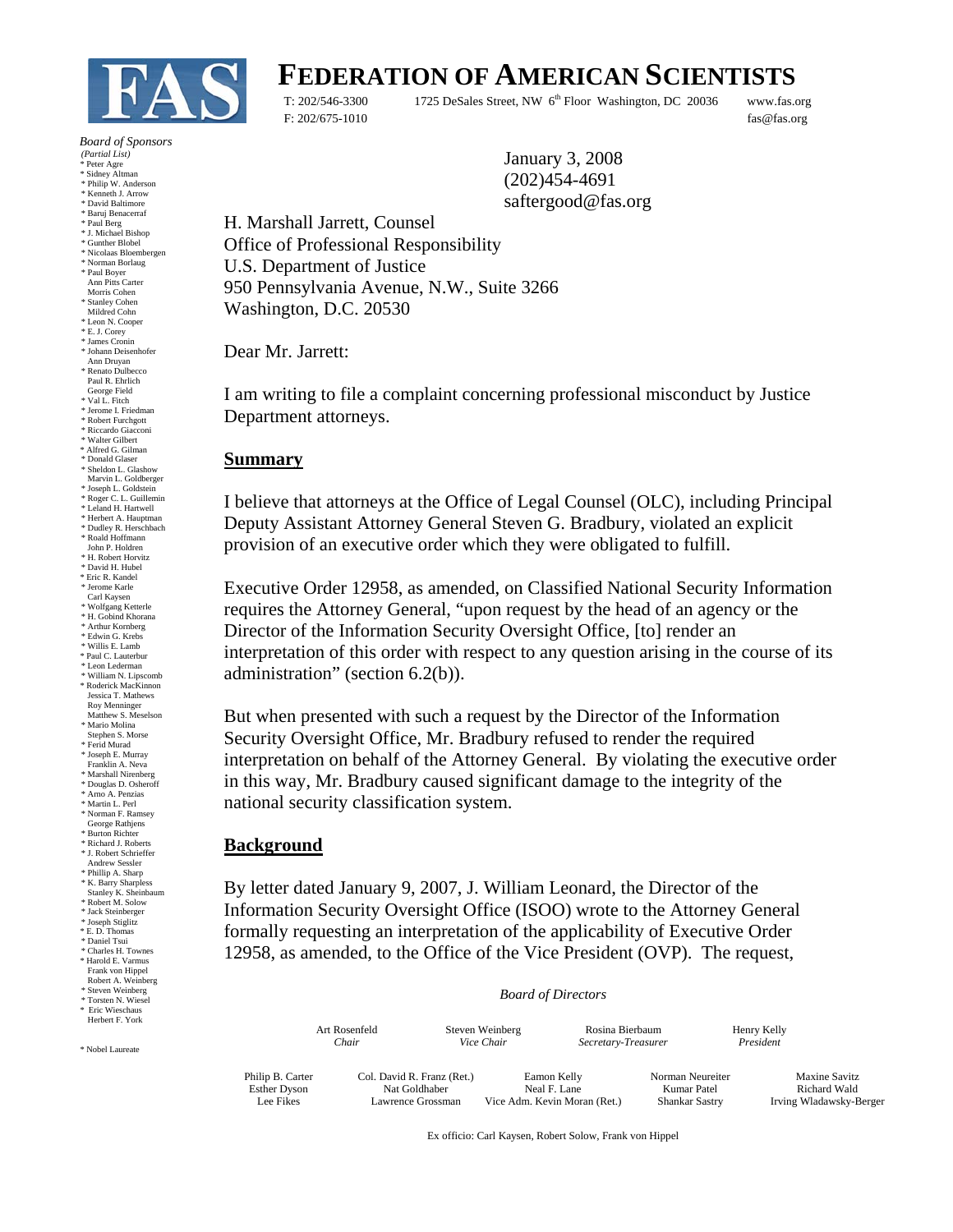which invoked Section 6.2(b) of the Order, stemmed from a dispute with the OVP over the terms of the Executive Order, including whether the OVP is obliged to submit an annual report on classification and declassification activity to  $ISOO<sup>1</sup>$ .

By letter dated July 20, 2007, Mr. Bradbury of OLC replied, indicating that he would "not be providing an opinion addressing this question."<sup>2</sup> I believe this was a violation of the Executive Order, for reasons discussed below.

# **1. By Refusing to Render an Opinion, OLC Exceeded Its Authority**

Compliance with Executive Order 12958, as most recently amended by Executive Order 13292, is not optional. Section 6.2(b) of the Order states that when presented with a request from ISOO (or an agency head), "the Attorney General… shall render an interpretation" of any disputed portion of the order (emphasis added).<sup>3</sup>

By refusing to provide such an opinion after it was properly requested by ISOO, Mr. Bradbury exceeded his authority and violated the executive order.

# **2. The Dispute Was Not Resolved**

Mr. Bradbury explained his failure to provide the required interpretation by stating that the disputed matter had been resolved. But that is not true. It remains unresolved to this day.

Mr. Bradbury cited a July 12, 2007 letter from White House Counsel Fred Fielding which, Mr. Bradbury said, "directly resolves the question you presented to the Attorney General."

But inspection of the Fielding letter (which is attached to Mr. Bradbury's letter) shows otherwise.

Mr. Fielding cited the statements of Presidential spokespersons on June 22 and June 25, 2007 to the effect that the President intended the President and the Vice President to be treated separately

 $\overline{a}$ <sup>1</sup> A copy of the ISOO letter to the Attorney General is attached, and may also be found online here: http://www.fas.org/sgp/isoo/isoo-ag.pdf. The letter was prompted by a complaint that I filed with ISOO, which was included as Tab A in the ISOO letter to the Attorney General.

 $2^2$  A copy of the OLC letter is attached, and may also be found online here: http://www.fas.org/sgp/isoo/olc072007.pdf. The July 20, 2007 letter did not become public until December 11, 2007 when it was published by Marcy Wheeler on her blog Empty Wheel (http://emptywheel.firedoglake.com). One day later, the document was released to me under the Freedom of Information Act by OLC.

<sup>&</sup>lt;sup>3</sup> This provision (in a previous executive order) was invoked by ISOO to resolve a dispute at least once before, in a letter to the Attorney General dated March 23, 1999. The Office of Legal Counsel responded with an interpretation, as it was obliged to do, on October 5, 1999. See: http://www.fas.org/sgp/advisory/iscap/olc\_opinion.html .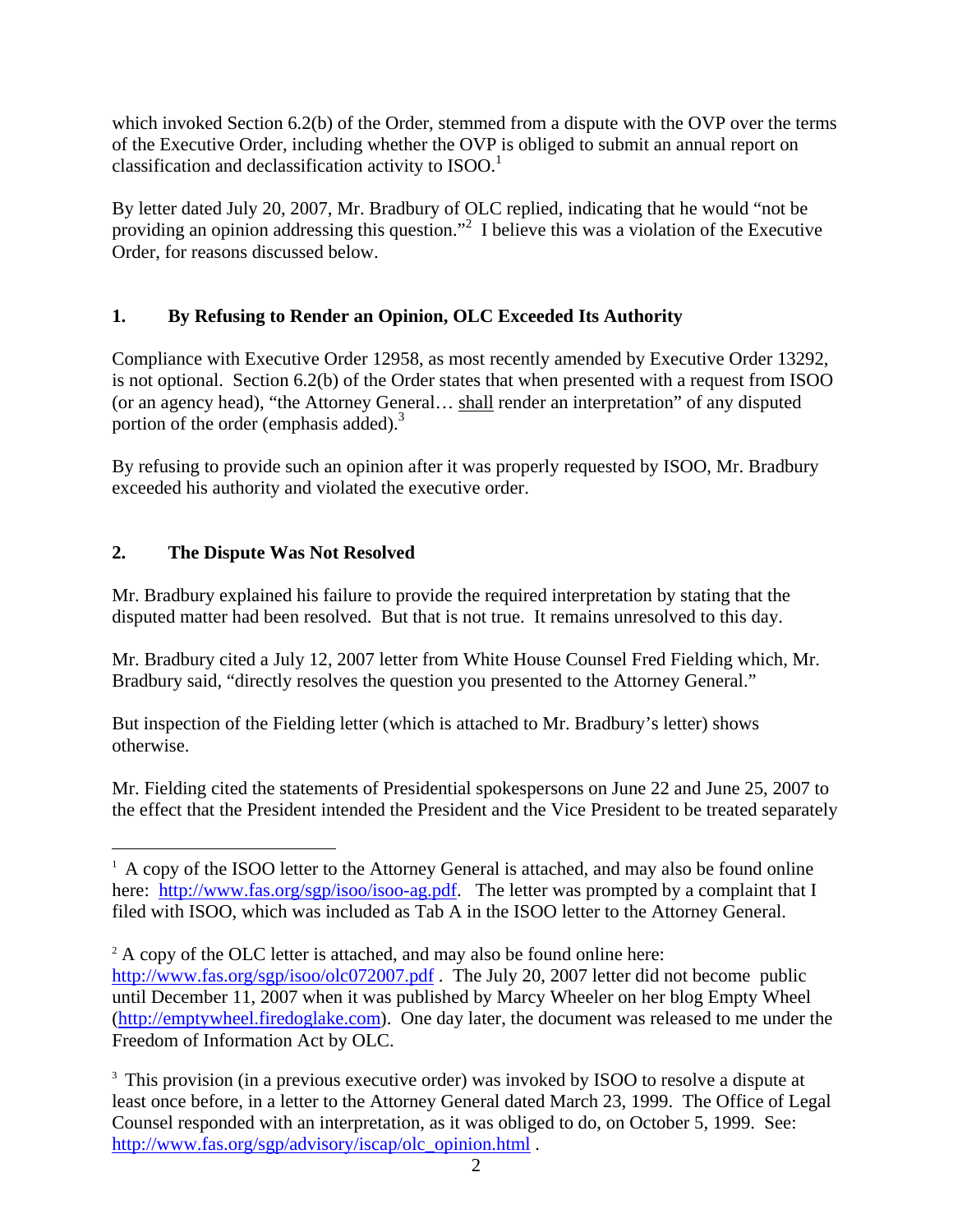from agency heads. But those statements do not indicate any resolution of the conflict with ISOO.

To the contrary, the Presidential spokesperson confirmed that there was a continuing dispute about the significance of the statements. Thus, on June 22, 2007, White House spokeswoman Dana Perino stated:

"I am not disputing that there is a dispute in regards to how this executive order should be -- who should comply with the executive order in regards to ISOO's questions about the Vice President's office. They have the right to seek a clarification from the Department of Justice, which they've asked for."<sup>4</sup>

Thus, the White House explicitly confirmed the existence of the dispute, and also affirmed the President's mechanism for resolving such disputes, namely seeking an interpretation from the Department of Justice.

By refusing to provide such an interpretation, Mr. Bradbury and the Department of Justice improperly circumvented this Presidentially-sanctioned procedure. As a result, the dispute between ISOO and the OVP still remains unresolved.

## **3. The Fielding Letter Contains Factual Errors and is Internally Inconsistent**

Had Mr. Bradbury performed a professional review of the issue, he would likely have realized that the letter from White House Counsel Fielding upon which he relied contained factual errors producing an internally inconsistent result.

It is true, as Mr. Fielding wrote, that the White House Press Secretary stated (and the President apparently confirmed) that the President intended for the Vice President and himself to be treated separately from agency heads for purposes of the executive order.

Thus, spokeswoman Perino stated that "in this executive order the President is saying that the Vice President is not different than him."5

But while the person of the Vice President (like the President) is beyond the scope of ISOO oversight, it does not follow (and the Press Secretary did not say) that the Office of the Vice President (or the Office of the President) is beyond ISOO oversight, as Mr. Fielding mistakenly inferred.

What Mr. Fielding failed to recognize is that some members of the President's office do report to the Information Security Oversight Office. These include the President's National Security Advisor, the President's Science Advisor, and others.

 $\overline{a}$ 4 White House Press Briefing, June 22, 2007, available at: http://www.whitehouse.gov/news/releases/2007/06/20070622-4.html .

<sup>5</sup> White House Press Briefing, June 25, 2007, available at: http://www.whitehouse.gov/news/releases/2007/06/20070625-5.html .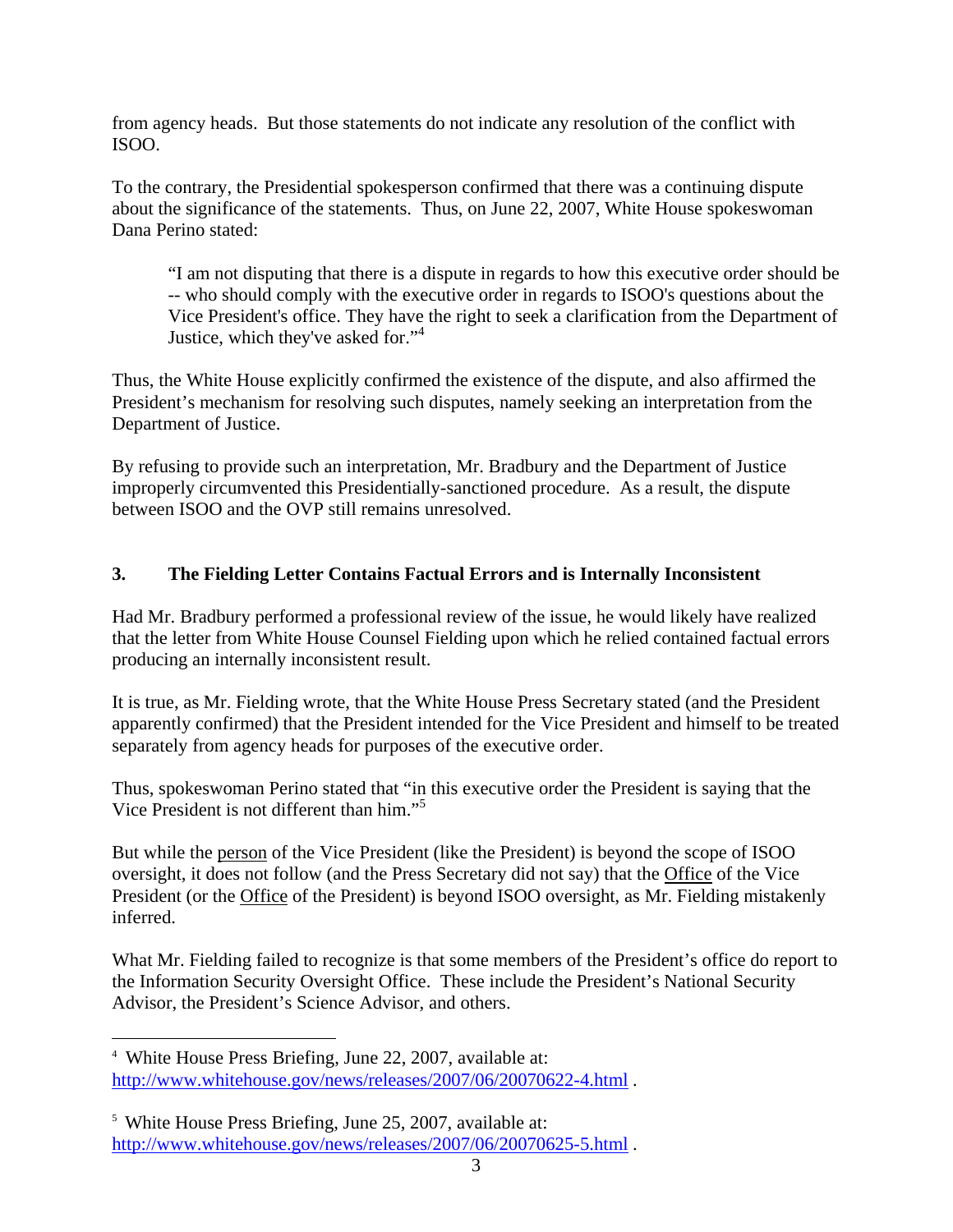So if the Vice President is "not different" from the President, then at least some of the Vice President's staff would be expected to report their classification and declassification activity to ISOO, as do some of the President's staff.

The executive order provides no basis for concluding that the President's National Security Advisor, for example, must report to ISOO every year, as he does, while the Vice President's National Security Advisor should not. That makes no sense at all. Yet this incongruous result reflects the Justice Department's failure to correctly analyze the requirements of the executive order, which is a professional lapse.

Alternatively, if the Vice President's National Security Advisor (among others) does not have to report to ISOO, this would contradict the President's expressed intent that the Vice President is "not different" than the President for purposes of the executive order. It would mean that the President intended the Vice President's staff to receive less oversight from ISOO than does his own staff. Yet that is contrary to what the President's spokeswoman indicated.

Either way, Justice Department attorneys have failed in their professional responsibility to reconcile the contradictions raised in the ISOO request for an interpretation of the executive order.

# **4. DoJ Misconduct Has Damaged the Integrity of the Classification System**

By failing to honor the Presidentially-mandated procedure for resolving disputes over classification oversight, Mr. Bradbury and his superiors have weakened the very oversight mechanism (i.e. the Information Security Oversight Office) that the President created to monitor classification and declassification activity in the executive branch.

Defying an explicit Presidential requirement, Mr. Bradbury improperly rejected ISOO's attempt to pursue a resolution of an ongoing dispute, leaving that organization poorly positioned to conduct effective oversight of any noncooperative agency now or in the future.

Worst of all, the Justice Department's failure to properly and respectfully process the ISOO request has apparently led to the early departure of Mr. Leonard, the ISOO director, from government service.

Mr. Leonard is held in exceptionally high regard in the defense and national security agencies where he has served for decades, and also among the attentive public. According to the Archivist of the United States, Mr. Leonard represents "the gold standard of information specialists in the federal government."

But his professional dispute with the Office of the Vice President, which the Justice Department improperly refused to adjudicate, was a "contributing factor" in his decision to leave government, according to a recent interview in Newsweek.<sup>6</sup>

 $\overline{a}$ 

<sup>&</sup>lt;sup>6</sup> "Challenging Cheney," by Michael Isikoff, Newsweek, December 24, 2007, available at http://www.newsweek.com/id/81883/ (attached).